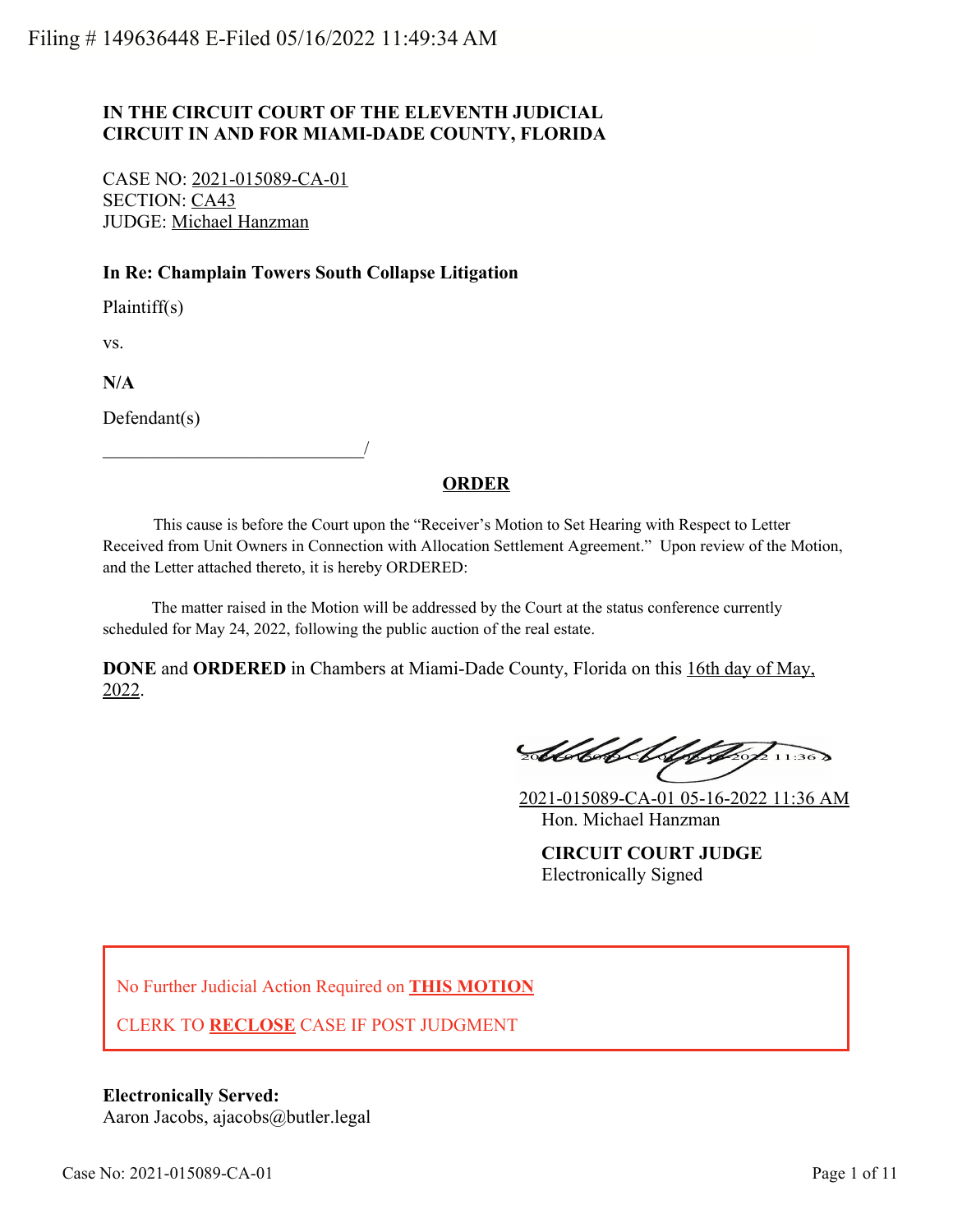Aaron Jacobs, dmarquith@butler.legal Aaron M. Jacobs, ajacobs@butler.legal Aaron M. Jacobs, dmarquith@butler.legal Aaron M. Jacobs, aalbelo@butler.legal Aaron Podhurst, apodhurst@podhurst.com Aaron Podhurst, dricker@podhurst.com Adam A Schwartzbaum, adams@moskowitz-law.com Adam A Schwartzbaum, service@moskowitz-law.com Adam A Schwartzbaum, dione@moskowitz-law.com Adam Moskowitz, adam@moskowitz-law.com Adam Moskowitz, dione@moskowitz-law.com Adam Moskowitz, service@moskowitz-law.com Alfred Armas, alfred@armaslaw.com Alison E Patino, apatino@patinolaw.com Amanda Anderson, AAnderson@insurance-counsel.com Amanda K Anderson, eservice@insurance-counsel.com Amanda K Anderson, aanderson@insurance-counsel.com Amanda K Anderson, InsuranceCounsel2050@gmail.com Ana Angelica Viciana, anita@miamidade.gov Ana Angelica Viciana, mbarber@miamidade.gov Andrew B. Yaffa, aby@grossmanroth.com Andrew B. Yaffa, omb@grossmanroth.com Andrew M Feldman, feldmana@kleinpark.com Andrew M Feldman, montanem@kleinpark.com Andrew M Feldman, piersonj@kleinpark.com Andrew P. Gold, Esq., andrew.gold@akerman.com Andrew P. Gold, Esq., jill.parnes@akerman.com Andrew Paul Gold, andrew.gold@akerman.com Andrew Paul Gold, jill.parnes@akerman.com Andrew Paul Gold, bobbi.engelke@akerman.com Anthony Chiarello, anthony@chiarellolegal.com Anthony Chiarello, ACL.001@chiarellolegal.com Anthony J Carriuolo, acarriuolo@bergersingerman.com Anthony J Carriuolo, mnewland@bergersingerman.com Anthony J Carriuolo, drt@bergersingerman.com Anthony Perez, aperez@hsmpa.com Ariella J Ederi, ariella.ederi@pillsburylaw.com Aron Raskas, araskas@gunster.com Aron Raskas, avalido@gunster.com Aron Raskas, eservice@gunster.com Aryeh Kaplan, aryeh.kaplan@pillsburylaw.com Aryeh Kaplan, nydocket@pillsburylaw.com Aryeh Kaplan, miadocket@pillsburylaw.com Benjamin Fernandez IV, bfernandez@silvasilva.com Benjamin Fernandez IV, LBellizio@silvasilva.com Benjamin Fernandez, IV, bfernandez@silvasilva.com Benjamin Fernandez, IV, tgomez@silvasilva.com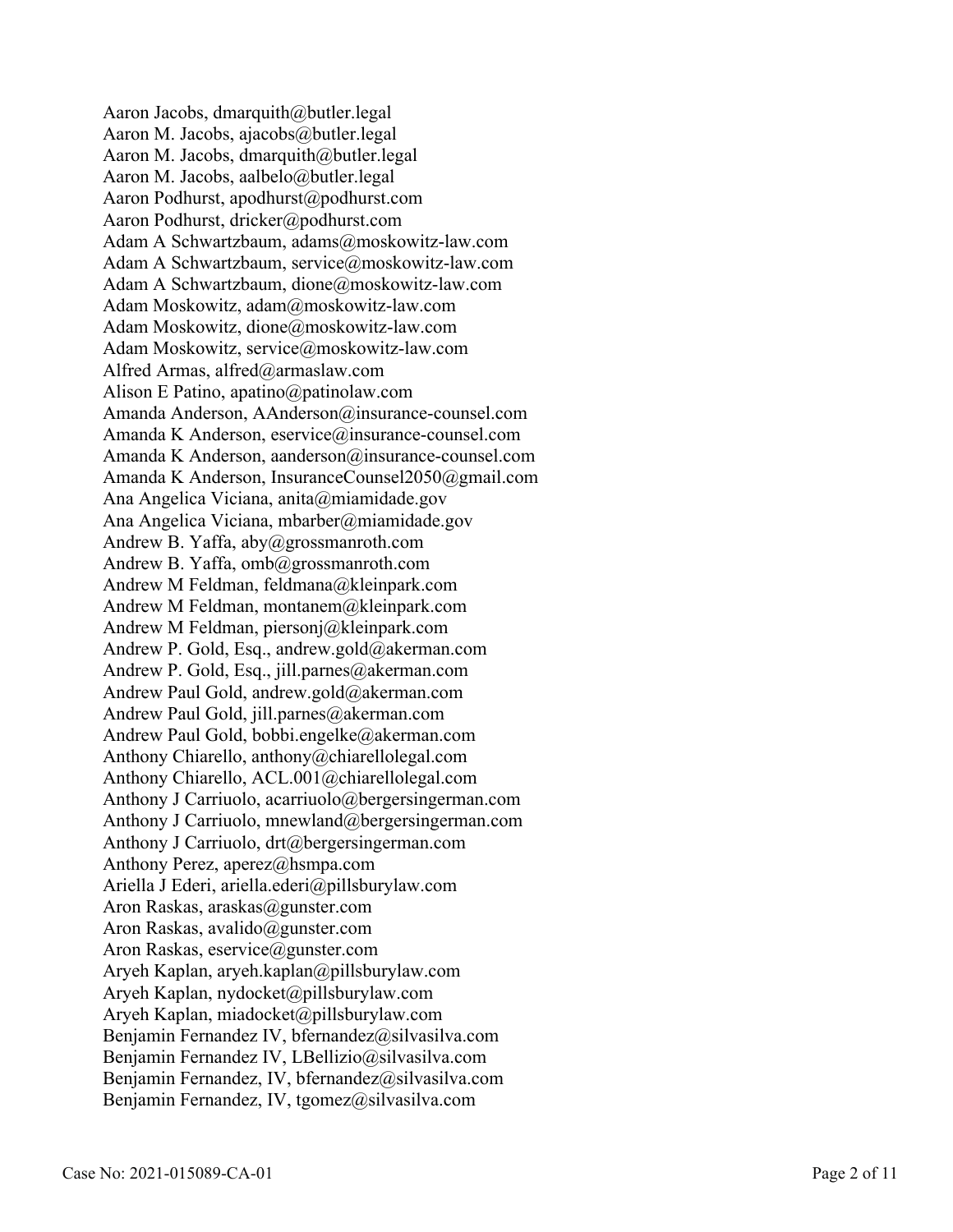Bernadette Vazquez, bvazquez@klugerkaplan.com Bernadette Vazquez, clong@klugerkaplan.com Beth Moon, beth.moon@hoganlovells.com Beth Moon, miamidocketing@hoganlovells.com Bradford R. Sohn, brad@bradsohnlaw.com Bradford R. Sohn, paralegal@bradsohnlaw.com Bradford R. Sohn, service.bradsohnlaw@gmail.com Bradley J Edwards, staff.efile@epllc.com Bradley J Edwards, brad@epllc.com Bradley J Edwards, maria@epllc.com Brenda Radmacher, brenda.radmacher@akerman.com Bret M Feldman, feldmanb@phelps.com Bret M Feldman, yolanda.vazquez@phelps.com Brian S Dervishi, bdervishi@wdpalaw.com Brian S Dervishi, service@wdpalaw.com Bruce Alan Katzen, bkatzen@klugerkaplan.com Bruce Alan Katzen, cfalla@klugerkaplan.com Bruce Alan Katzen, probate@klugerkaplan.com Carlos A. Velasquez, CVelasquez@VDLawyers.com Carlos A. Velasquez, Andrea@VDLawyers.com Carlos E Silva, csilva@silvasilva.com Carlos E Silva, mromera@silvasilva.com Carlos M. Macias, macias@leesfield.com Carlos M. Macias, becerra@leesfield.com Carlos M. Macias, abreu@leesfield.com Carmen M. Ortega-Rivero, carmen.ortega-rivero@akerman.com Carmen M. Ortega-Rivero, wendy.gonzalez@akerman.com Caroline Catchpole Spradlin, caroline.spradlin@phelps.com Caroline Catchpole Spradlin, samantha.powell@phelps.com Carolyn M. Luna, cluna@patinolaw.com Charles M-P George, e-service@cmpg-law.com Charles M-P George, cgeorge@cmpg-law.com Charles M-P George, bphillips@cmpg-law.com Christine L. Welstead, christine.welstead@bowmanandbrooke.com Christine L. Welstead, ashleigh.carroll@bowmanandbrooke.com Christine L. Welstead, lisa.morales@bowmanandbrooke.com Christopher L Barnett, barnettch@gtlaw.com Christopher L Barnett, nicauda@gtlaw.com Christopher S Carver, christopher.carver@akerman.com Christopher S Carver, cary.gonzalez@akerman.com Christopher T. Beck, cbeck@grsm.com Christopher T. Beck, jsoto@grsm.com Clinton C. Lyons Jr., kkirkland@morankidd.com Cole Scott & Kissane PA, Ryan.Charlson@csklegal.com Cole Scott & Kissane PA, Ryan.Soohoo@csklegal.com Cole Scott & Kissane PA, Construction.FTLW@csklegal.com Cosme Caballero, ccaballero@deutschblumberg.com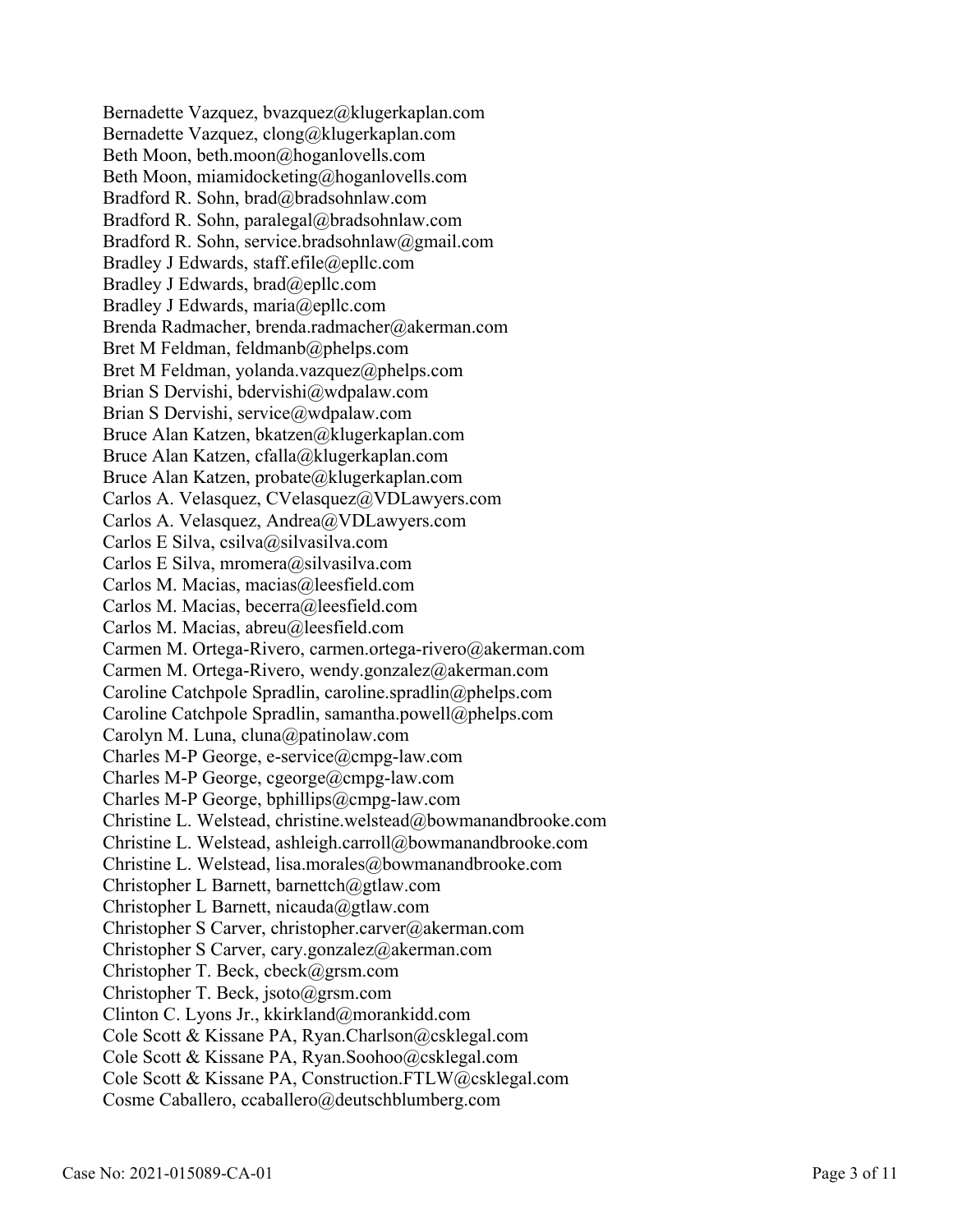Cosme Caballero, kdominguez@deutschblumberg.com Cosme Caballero, Esq., ccaballero@deutschblumberg.com Cosme Caballero, Esq., bblumberg@deutschblumberg.com Curtis Miner, curt@colson.com Curtis Miner, claudiav@colson.com Curtis Miner, eservice@colson.com Daniel Y Gielchinsky, dan@dgimlaw.com Daniel Y Gielchinsky, eservice@dgimlaw.com Daniel Y Gielchinsky, colleen@dgimlaw.com David B. Weinstein, weinsteind@gtlaw.com David B. Weinstein, thomasm@gtlaw.com David L Rosinsky Esq., LUKSFLL-Pleadings@LS-LAW.COM David L Rosinsky Esq., Drosinsky@insurancedefense.net David L Rosinsky Esq., spare@insurancedefense.net David M Wells, dwells@gunster.com David M Wells, dculmer@gunster.com David M. Murray, dmmurray@miami-airport.com David M. Murray, dmmurray@miami-airport.com David M. Murray, rmartin@miami-airport.com David M. Wells, dwells@gunster.com David M. Wells, dculmer@gunster.com David M. Wells, eservice@gunster.com David Stanoch, david@honiklaw.com Dorian N. Daggs, ddaggs@hsmpa.com Douglas J. Kress, dkress@schwedpa.com Douglas J. Kress, lrandell@schwedpa.com Douglas J. Kress, amarcus@schwedpa.com Dustin Blumenthal, dblumenthal@goldbergsegalla.com Dustin Blumenthal, ppowers@goldbergsegalla.com Dustin C. Blumenthal, dblumenthal@goldbergsegalla.com Dustin C. Blumenthal, ppowers@goldbergsegalla.com E. Bruce Johnson, johnson@jambg.com E. Bruce Johnson, young@jambg.com Edward Hernandez, serviceehernandez@falkwaas.com Edward Hernandez, MSalvarrey@falkwaas.com Edward Marod, emarod@gunster.com Edward Marod, dpeterson@gunster.com Edward R. Blumberg, erb@deutschblumberg.com Edward R. Blumberg, rmitchell@deutschblumberg.com Edward R. Blumberg, kdominguez@deutschblumberg.com Elliot H. Scherker, scherkere@gtlaw.com Elliot H. Scherker, miamiappellateservice@gtlaw.com Eric P. Hockman, ehockman@wsh-law.com Eric P. Hockman, lmartinez@wsh-law.com Eric Page Hockman, ehockman@wsh-law.com Eric Page Hockman, lmartinez@wsh-law.com Eric S Kay, ekay@kttlaw.com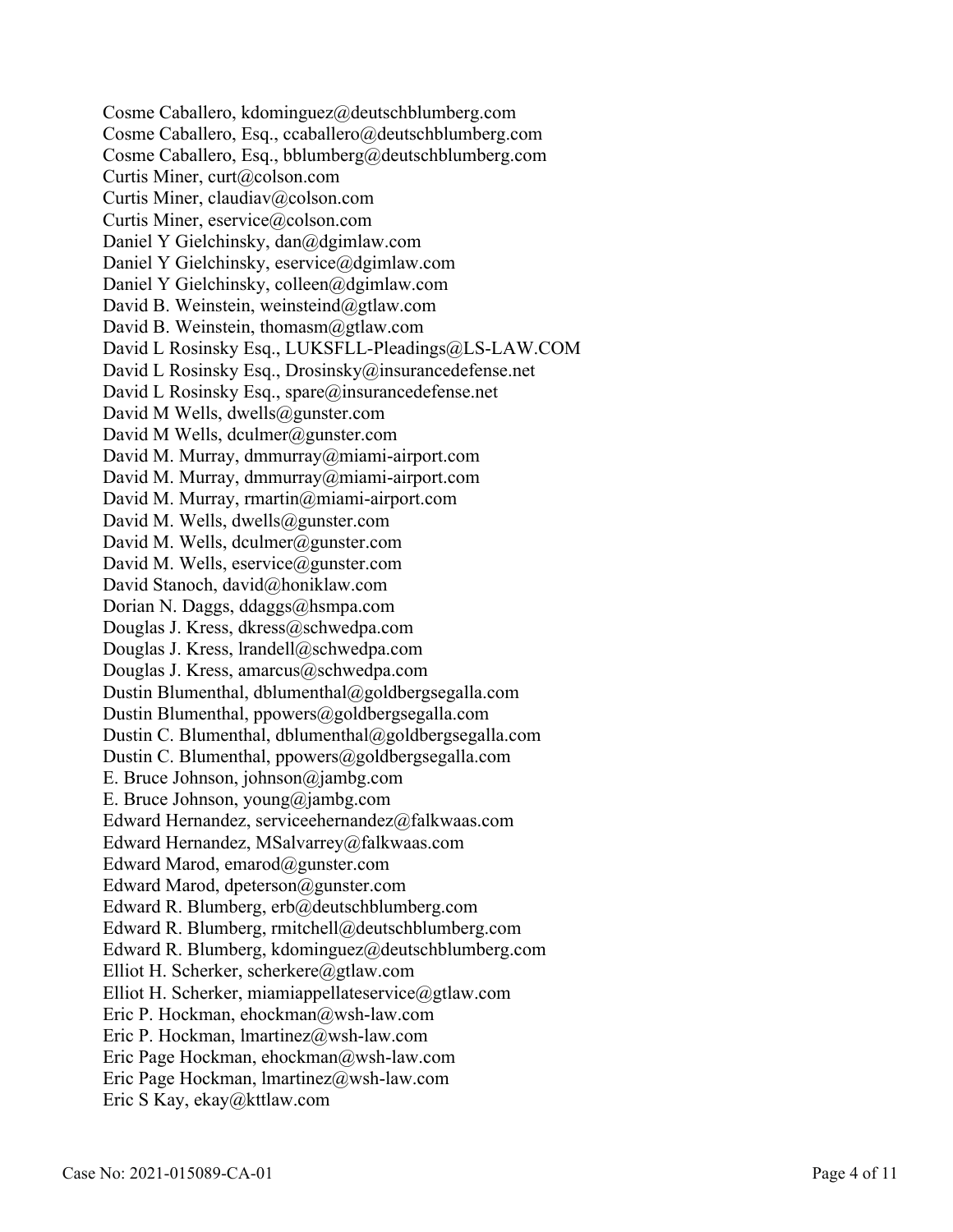Eric S Kay, ga@kttlaw.com Eric S Kay, agarcia@kttlaw.com Esther Ruderman, eruderman@conroysimberg.com Esther Ruderman, eservicewpb@conroysimberg.com Esther Ruderman, aroberts@conroysimberg.com Felipe Gonzalez, fggonzalez@kelleykronenberg.com Felipe Gonzalez, afilippi@kelleykronenberg.com Felipe Gonzalez, mburkett@kelleykronenberg.com Frank Florio, FFlorio@gunster.com George R Truitt Jr., george.truitt@csklegal.com George R Truitt Jr., construction.miami@csklegal.com Gonzalo Barr, gbarr@dldlawyers.com Gonzalo Barr, viviane@dldlawyers.com Gonzalo Dorta, grd@dortalaw.com Gonzalo R Dorta, grd@dortalaw.com Gonzalo R Dorta, jpedraza@dortalaw.com Gonzalo R Dorta, jgonzalez@dortalaw.com Graham LippSmith, g@lippsmith.com Graham LippSmith, mb@lippsmith.com Graham LippSmith, cca@lippsmith.com Gregory J Kahn, gkahn@boydjen.com Gregory J Kahn, jsaiz@boydjen.com Gregory J Kahn, mkruemmel@boydjen.com H. Clay Roberts, gloria@robertspa.com H. Clay Roberts, roberts@robertspa.com H. Clay Roberts, jennifer@robertspa.com Hali E Marsocci, Hali@RomanoLawGroup.com Hali E Marsocci, Becky@RomanoLawGroup.com Hali E Marsocci, Service@RomanoLawGroup.com Harley S. Tropin Esq., hst@kttlaw.com Harley S. Tropin Esq., sf@kttlaw.com Harley Tropin, hst@kttlaw.com Harold J. Lang, III, hlang@wwhgd.com Harold J. Lang, III, hjohnson@wwhgd.com Harold J. Lang, III, njordahl@wwhgd.com Harold Lang III, hlang@wwhgd.com Harold Lang III, dmallqui@wwhgd.com Henry Lawrence Perry, lperry@perry-young.com Henry Lawrence Perry, frichard@perry-young.com Henry N. Wixon, henry.wixon@nist.gov Houston S. Park III, parkh@kleinpark.com Houston S. Park III, harriss@kleinpark.com Howard Kraft Pita, spita@pwdlawfirm.com Howard Kraft Pita, lalvarez@pwdlawfirm.com Howard Kraft Pita, pitaservice@pwdlawfirm.com Howard M Bushman, howard@moskowitz-law.com Howard M Bushman, dione@moskowitz-law.com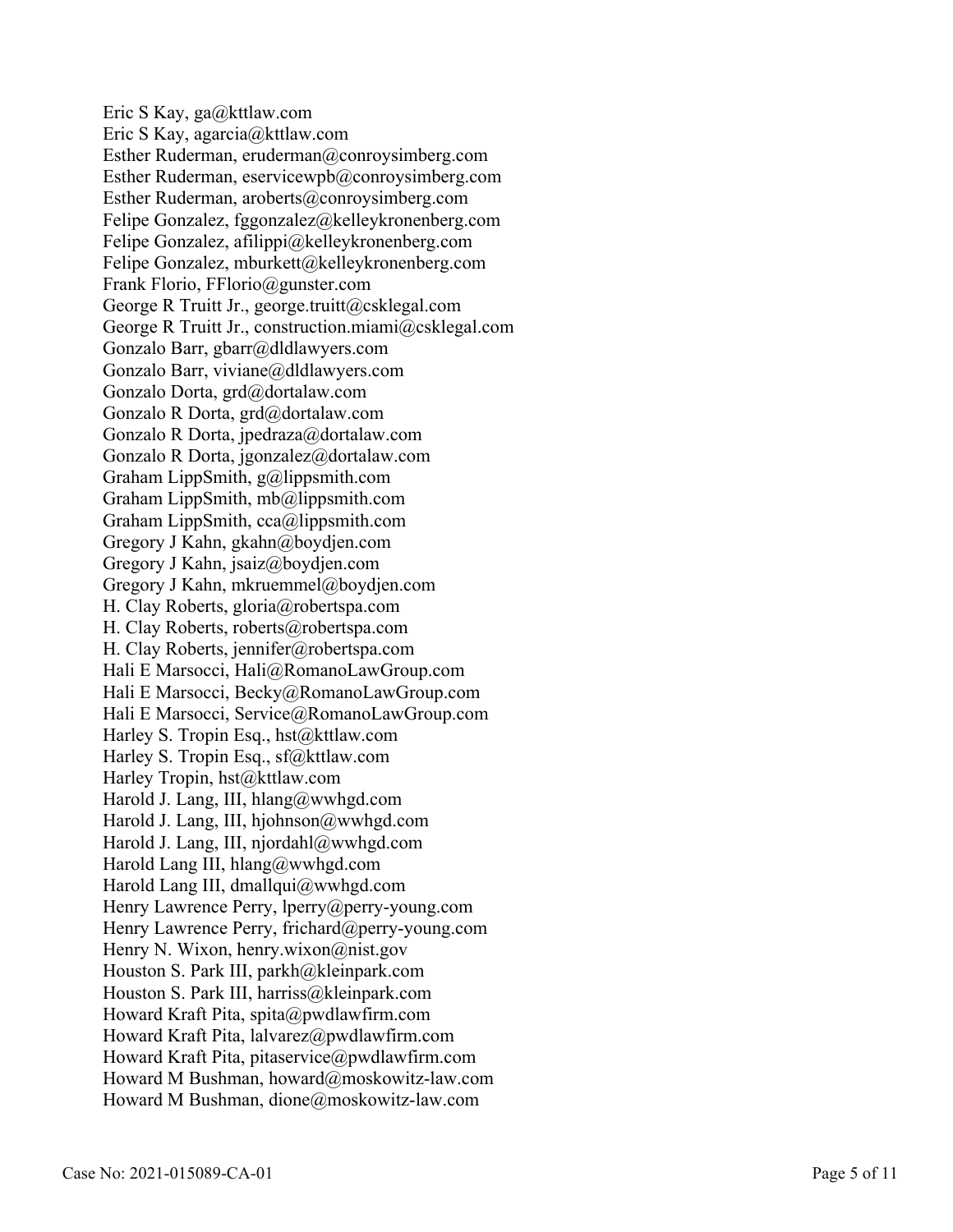JOHN H RUIZ, jruiz@msprecoverylawfirm.com JOHN H RUIZ, serve@msprecoverylawfirm.com JOHN H RUIZ, jruiz@msprecovery.com Janel C. Diamond, jdiamond@gunster.com Javier A. Lopez Esq., jal@kttlaw.com Javier A. Lopez Esq., ya@kttlaw.com Javier A. Lopez Esq., fsr@kttlaw.com Javier Zapata, jzapata@miamidade.gov Jeffrey Lee Newsome II, jeffrey.newsome@phelps.com Jeffrey Lee Newsome II, samantha.powell@phelps.com Jeffrey Michael Cohen, jmcohen@carltonfields.com Jeffrey Michael Cohen, schacon@carltonfields.com Jeffrey Michael Cohen, miaecf@cfdom.net Jennifer Glasser, kelly.connolly@akerman.com Jennifer Glasser, joan.davis@akerman.com Jennifer Glasser, jennifer.glasser@akerman.com Jennifer Glasser, kelly.connolly@akerman.com Jennifer Glasser, kim.stathopulos@akerman.com Jillian M Askren, askrenj@gtlaw.com Jillian M Askren, thomasm@gtlaw.com Joel L McNabney, jmcnabney@rc.com Joel L McNabney, akatz@rc.com Joel L McNabney, kgratia@rc.com John B. Morgan, jmorgan@forthepeople.com John B. Morgan, kmitnik@forthepeople.com John B. Morgan, andrew@forthepeople.com John Davis, jdavis@slackdavis.com John H. Ruiz, jruiz@msprecoverylawfirm.com John H. Ruiz, serve@msprecoverylawfirm.com John H. Ruiz, afernandez@msprecoverylawfirm.com John Romano, John@RomanoLawGroup.com John Scarola, scarolateam@searcylaw.com John Scarola, mmccann@searcylaw.com John Scarola, scarolateam@searcylaw.com Jonathan E Kanov, jekanov@mdwcg.com Jonathan E Kanov, kafriday@mdwcg.com Jordi Guso, jguso@bergersingerman.com Jordi Guso, drt@bergersingerman.com Jordi Guso, fsellers@bergersingerman.com Jorge A Calil Esq., jorge@jcalillaw.com Jorge A Calil Esq., jeannie.calillaw@gmail.com Jorge L. Piedra, jpiedra@kttlaw.com Jorge L. Piedra, ga@kttlaw.com Jorge Silva, jsilva@silvasilva.com Jorge Silva, csilva@silvasilva.com Jorge Silva, hsoto@silvasilva.com Joseph H. Serota, jserota@wsh-law.com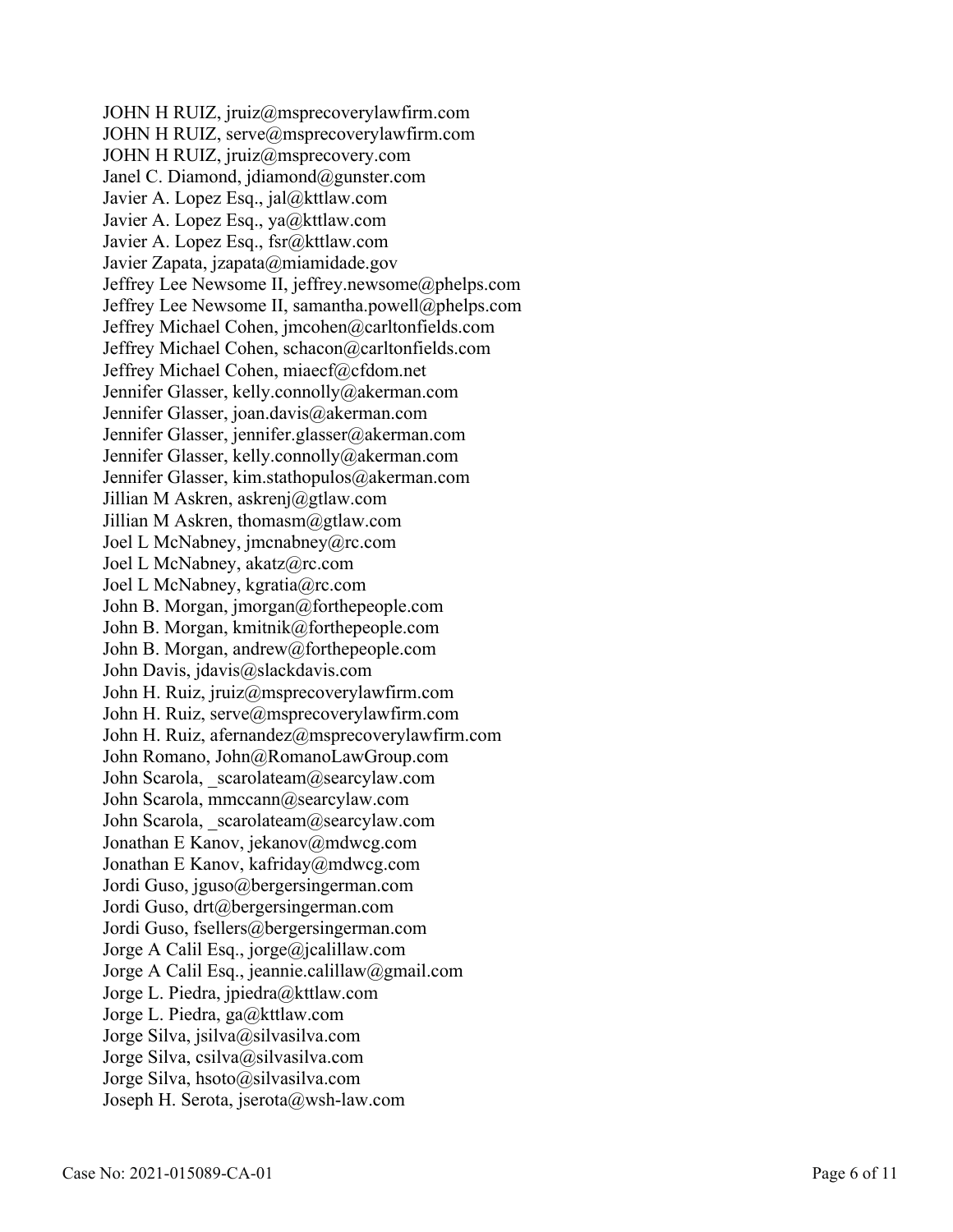Joseph H. Serota, lmartinez@wsh-law.com Joseph M. Kaye, joseph@moskowitz-law.com Joseph M. Kaye, dione@moskowitz-law.com Josh M Rubens, jrubens@klugerkaplan.com Josh M Rubens, cfernandez@klugerkaplan.com Josh M Rubens, probate@klugerkaplan.com Joshua D Fuller, jfuller@fullerlawyers.com Joshua D Fuller, lposch@fullerlawyers.com Joshua Talcovitz, TalcovitzJ@kleinpark.com Jourdan Leslie Weltman, jw0326@universalproperty.com Jourdan Leslie Weltman, subrogationservice@universalproperty.com Jourdan Leslie Weltman, vm1217@universalproperty.com Judd G. Rosen, pleadings@goldbergandrosen.com Judd G. Rosen, jgrsecy@goldbergandrosen.com Julia Holden-Davis, JHoldenDavis@gunster.com Julia Holden-Davis, dholland@gunster.com Julian S. Geraci Esq., jgeraci@pbcgov.org Julian S. Geraci Esq., aairey@pbcgov.org Karen B Parker, kparker@kbparkerlaw.com Karen B Parker, ebacker@kbparkerlaw.com Kenneth R Drake, kendrake@dldlawyers.com Kenneth R Drake, viviane@dldlawyers.com Kerry L. Burns, kburns@bergersingerman.com Kerry L. Burns, efile@bergersingerman.com Kimberly C. Hirschman, khirschman@therhlawfirm.com Kimberly C. Hirschman, nramos@therhlawfirm.com Laritza Orozco, Orozcol@kleinpark.com Laura Adams, lauraadams@miamisao.com Lauren E. Morse, laurenm@miamidade.gov Lauren E. Morse, olga1@miamidade.gov Lauren E. Morse, hern@miamidade.gov Lauren Morse, lauren.morse@miamidade.gov Lewis N Jack Jr., LNJ@florida-attorneys.com Lewis N Jack Jr., cmf@florida-attorneys.com Luis Eduardo Suarez, lsuarez@hsmpa.com Luis Eduardo Suarez, filings@hsmpa.com Manual Arteaga-Gomez, aag@grossmanroth.com Marc J. Gottlieb, marc.gottlieb@akerman.com Marc J. Gottlieb, joyce.gutierrez@akerman.com Marc J. Gottlieb, Esq., marc.gottlieb@akerman.com Marc J. Gottlieb, Esq., joyce.gutierrez@akerman.com Marcos Guerrero, mguerrero@rlattorneys.com Maria Corghi, mcorghi@silvasilva.com Maria Corghi, mcorghi@silvasilva.com Mark A Boyle, Eservice@Insurance-Counsel.com Mark A Boyle, MBoyle@Insurance-Counsel.com Mark A Boyle, InsuranceCounsel2050@gmail.com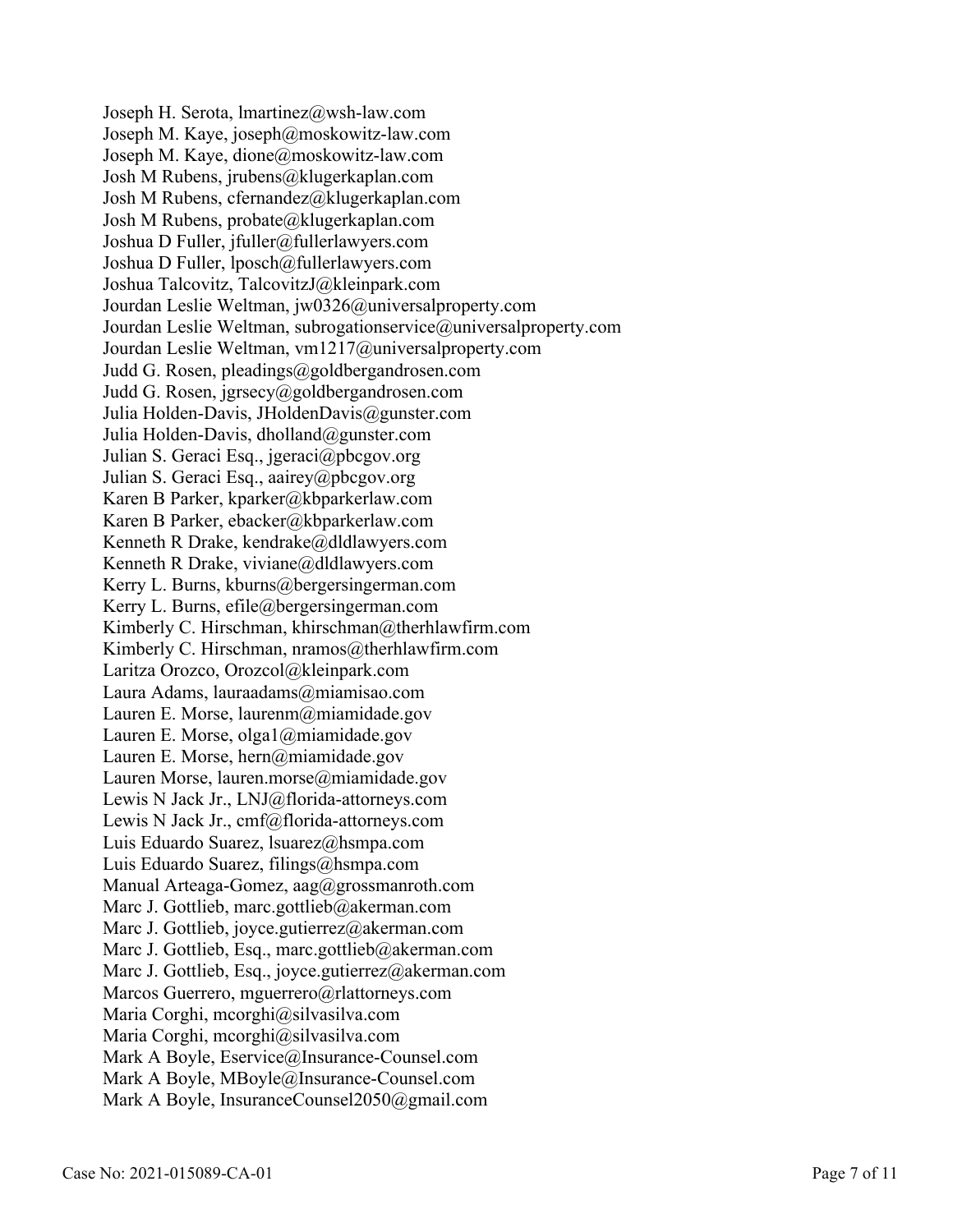Mark G. Dicowden, eservice@dicowdenlaw.com Mark G. Dicowden, service@dicowdenlaw.com Mark G. Dicowden, mgd@dicowdenlaw.com Mark J. Heise, mheise@hsmpa.com Mark J. Sullivan, sullivanm@kleinpark.com Mark J. Sullivan, piersonj@kleinpark.com Mark J. Sullivan, montanem@kleinpark.com Mark R. Antonelli, mantonelli@gaebemullen.com Mark R. Antonelli, cgreer@gaebemullen.com Mark R. Antonelli, lbeggs@gaebemullen.com Matthew Wildner, mjwildner@mdwcg.com Matthew Wildner, kafriday@mdwcg.com Max Cory Rudolf, max.rudolf@akerman.com Max Cory Rudolf, thelma.white@akerman.com Meghan C Moore Moore, meghan.moore@flastergreenberg.com Meghan C Moore Moore, betty.plasencia@flastergreenberg.com Michael A. Hornreich, mhornreich@wwhgd.com Michael A. Hornreich, jmackdanz@wwhgd.com Michael Caballero, mcaballero@hsmpa.com Michael F. Suarez, MFS-KD@kubickidraper.com Michael F. Suarez, mfs@kubickidraper.com Michael I. Goldberg, michael.goldberg@akerman.com Michael I. Goldberg, charlene.cerda@akerman.com Michael I. Goldberg, kimberly.smiley@akerman.com Michael J Thomas, thomasmic@gtlaw.com Michael J Thomas, cordovam@gtlaw.com Michael J Thomas, flservice@gtlaw.com Michael S Hooker, michael.hooker@phelps.com Michael S Hooker, guy.mcconnell@phelps.com Michael S Hooker, renee.hogue@phelps.com Mitchel Chusid, mchusid@ritterchusid.com Mitchel Chusid, karenz@ritterchusid.com Mitchel Chusid, ifeliciano@ritterchusid.com Mustafa Hasan Dandashly, pleadings@goldbergandrosen.com Mustafa Hasan Dandashly, mdandashly@goldbergandrosen.com Mustafa Hasan Dandashly, evelyn@goldbergandrosen.com Oscar E. Marrero, oem@marrerolegal.com Patricia Melville, pmelville@hsmpa.com Paul A. Avron, pavron@bergersingerman.com Paul J. Schwiep, pschwiep@coffeyburlington.com Paul J. Schwiep, yvb@coffeyburlington.com Paul J. Schwiep, service@coffeyburlington.com Paul Jon Layne, playne@silvasilva.com Paul Jon Layne, mromera@silvasilva.com Paul Jon Layne, vramos@silvasilva.com Paul S Singerman, singerman@bergersingerman.com Paul S Singerman, asanchez@bergersingerman.com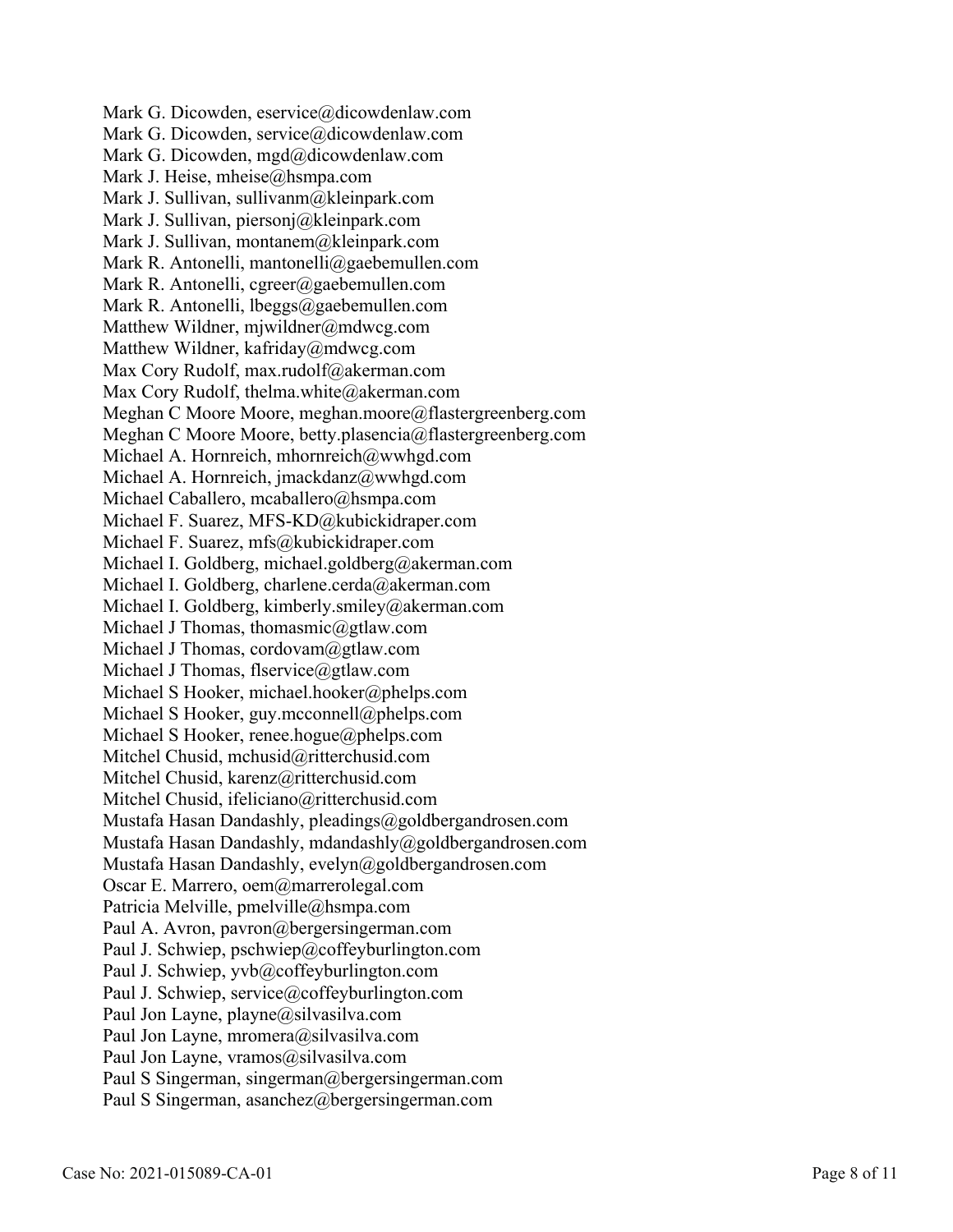Paul S Singerman, efile@bergersingerman.com Paul Steven Labiner, Pleadings@PIALawCenter.com Rachel Charys John, rjohn@zdlaw.com Rachel Charys John, rjohn@zdlaw.com Rachel Charys John, rjohn@zdlaw.com Rachel W. Furst, rwf@grossmanroth.com Rachel Wagner Furst, rwf@grossmanroth.com Ralph George Patino, service@patinolaw.com Ralph George Patino, rpatino@patinolaw.com Ralph George Patino, cluna@patinolaw.com Rami Shmuely, pleadings@cmslawgroup.com Rami Shmuely, rshmuely@cmslawgroup.com Randy M Weber, rmweber@pwdlawfirm.com Randy M Weber, ngarcia@pwdlawfirm.com Ricardo Manoel Martinez-Cid, rmcid@podhurst.com Ricardo Manoel Martinez-Cid, RMCTeam@podhurst.com Ricardo Manoel Martinez-Cid, lbarrington@podhurst.com Robert J Squire, rsquire@rlattorneys.com Robert J Squire, pcarvajal@rlattorneys.com Robert J. Mongeluzzi, rmongeluzzi@smbb.com Robert J. Mongeluzzi, jgoodman@smbb.com Robert J. Mongeluzzi, sdordick@smbb.com Robert L Switkes, Rswitkes@switkeslaw.com Robert L Switkes, paralegal@switkeslaw.com Robert L Switkes, bzappala@switkeslaw.com Robert M Klein, kleinr@kleinpark.com Robert M Klein, piersonj@kleinpark.com Robert M Klein, carrillom@kleinpark.com Rosalyn Lax, rlax@hsmpa.com Ross D. Ginsberg, rginsberg@wwhgd.com Ross D. Ginsberg, dmallqui@wwhgd.com Ruben Honik, ruben@honiklaw.com Ryan A Waton, rwaton@zdlaw.com Ryan J. Yaffa, rjy@grossmanroth.com Ryan M. Charlson, ryan.charlson@csklegal.com Ryan M. Charlson, nicole.kaufman@csklegal.com Ryan Thomas Hopper, hopperr@gtlaw.com Ryan Thomas Hopper, ryan.t.hopper@gmail.com Ryan Thomas Hopper, thomasm@gtlaw.com STEVEN JEFFREY BRODIE, sbrodie@carltonfields.com STEVEN JEFFREY BRODIE, ldelpino@carltonfields.com Sarah Jayne Cohen, sarah.cohen@hoganlovells.com Sarah Jayne Cohen, beth.moon@hoganlovells.com Sarah Jayne Cohen, miamidocketing@hoganlovells.com Scott Andrew Hiaasen, shiaasen@coffeyburlington.com Scott Andrew Hiaasen, lperez@coffeyburlington.com Scott Andrew Hiaasen, service@coffeyburlington.com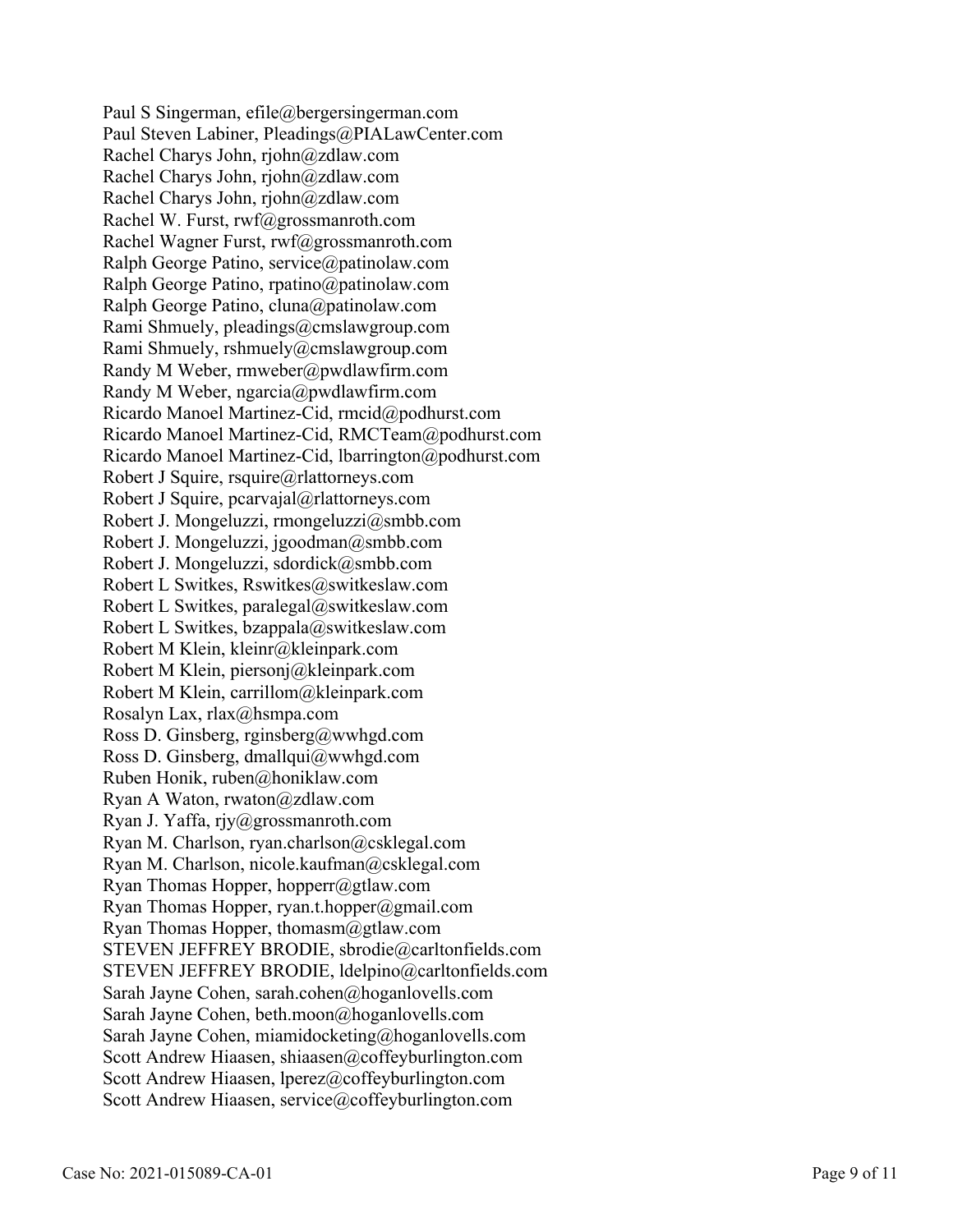Scott D. Rembold, srembold@therhlawfirm.com Scott D. Rembold, courtdocs@therhlawfirm.com Sergio L Mendez, sergio@mendezandmendezlaw.com Sergio L Mendez, service@mendezandmendezlaw.com Seth M Lehrman, staff.efile@epllc.com Seth M Lehrman, seth@epllc.com Seth M Lehrman, iris@epllc.com Seth M Schimmel, seth.schimmel@phelps.com Seth M Schimmel, yolanda.vazquez@phelps.com Seth M Schimmel, nicole.marsade@phelps.com Shannon Lyn Nunez del Prado, sdelprado@pwdlawfirm.com Stuart Z Grossman, szg@grossmanroth.com Stuart Z Grossman, lka@grossmanroth.com Suzanne Mary Valles, suzanne.valles@lawbhs.com Suzanne Mary Valles, francis.diaz@lawbhs.com Tal J Lifshitz, tjl@kttlaw.com Tal J Lifshitz, ya@kttlaw.com Tal J Lifshitz, fsr@kttlaw.com Tal J. Lifshitz, tjl@kttlaw.com Tal J. Lifshitz, ya@kttlaw.com Thomas A Oglesby, toglesby@rlattorneys.com Thomas A Oglesby, edavila@rlattorneys.com Thomas A Oglesby, jarrechea@rlattorneys.com Thomas A. Robes, Trobes@robeslawgroup.com Thomas A. Robes, jbuchko@robeslawgroup.com Thomas A. Robes, dmarie@robeslawgroup.com Thomas Oglesby, toglesby@rlattorneys.com Thomas Oglesby, edavila@rlattorneys.com Todd Romano, Todd@RomanolawGroup.com Valerie Shea, vshea@goldbergsegalla.com Valerie Shea, ppowers@goldbergsegalla.com Valerie Shea, vshea@goldbergsegalla.com Wanda Monteverde, monteverdew@kleinpark.com William D Wilson Wilson, wwilson@moundcotton.com William D Wilson Wilson, wdwilson48@gmail.com William D Wilson Wilson, wwilson@moundcotton.com William D Wilson Wilson, wdwilson48@gmail.com William D Wilson Wilson, cschmitt@moundcotton.com William F. Merlin Jr, cmerlin@merlinlawgroup.com William F. Merlin Jr, ssmith@merlinlawgroup.com William F. Merlin Jr, trodriguez@merlinlawgroup.com William J Tinsley Jr., william.tinsley@phelps.com William J Tinsley Jr., yolanda.vazquez@phelps.com William P. Mulligan, wpm@grossmanroth.com William P. Mulligan, lka@grossmanroth.com Yechezkel Rodal, chezky@forthepeople.com Yechezkel Rodal, rmongeluzzi@smbb.com